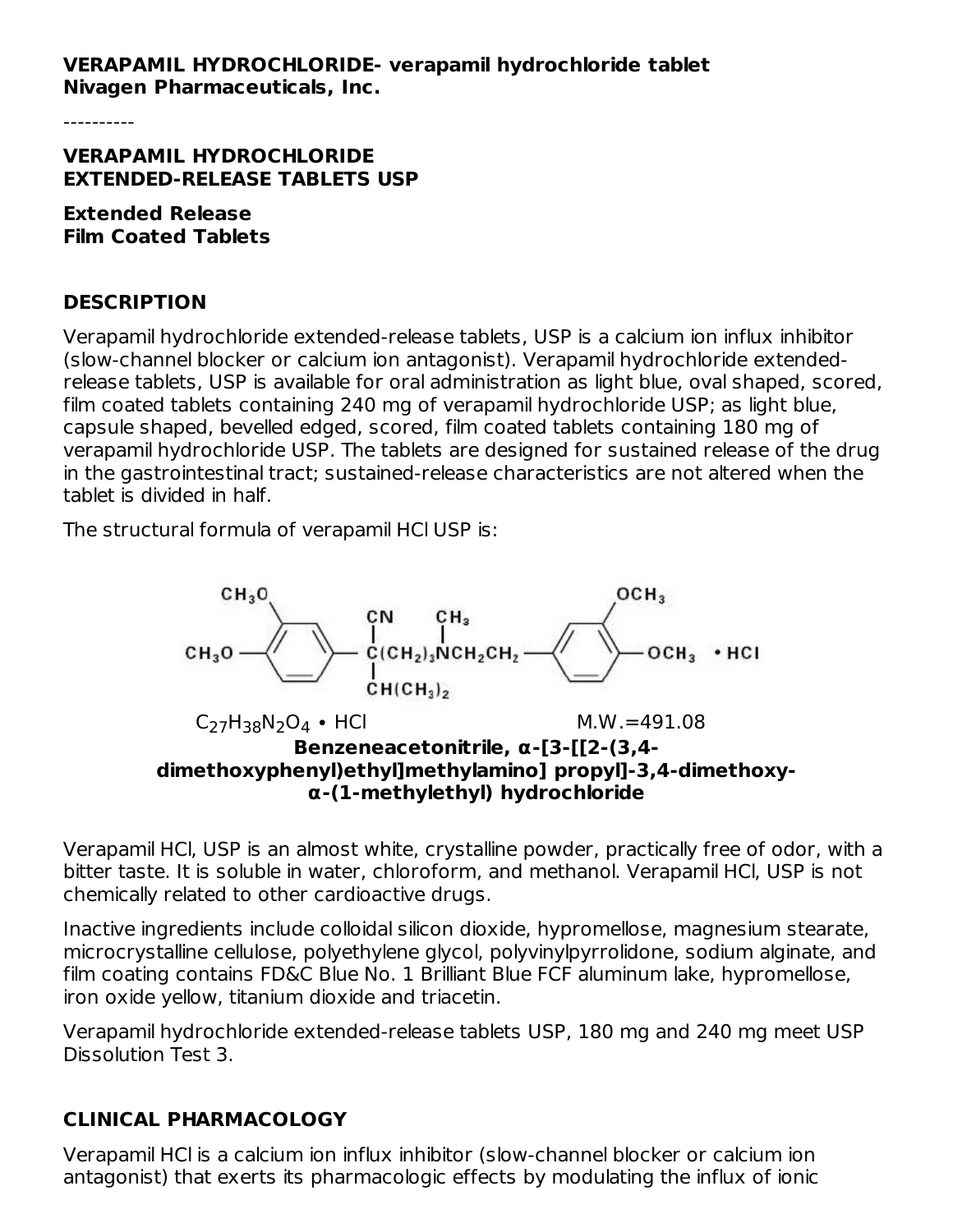calcium across the cell membrane of the arterial smooth muscle as well as in conductile and contractile myocardial cells.

#### **Mechanism of action**

### Essential hypertension

Verapamil exerts antihypertensive effects by decreasing systemic vascular resistance, usually without orthostatic decreases in blood pressure or reflex tachycardia; bradycardia (rate less than 50 beats/min) is uncommon (1.4%). During isometric or dynamic exercise, verapamil hydrochloride does not alter systolic cardiac function in patients with normal ventricular function.

Verapamil hydrochloride does not alter total serum calcium levels. However, one report suggested that calcium levels above the normal range may alter the therapeutic effect of verapamil hydrochloride.

Other pharmacologic actions of verapamil hydrochloride include the following

Verapamil hydrochloride dilates the main coronary arteries and coronary arterioles, both in normal and ischemic regions, and is a potent inhibitor of coronary artery spasm, whether spontaneous or ergonovine-induced. This property increases myocardial oxygen delivery in patients with coronary artery spasm and is responsible for the effectiveness of verapamil hydrochloride in vasospastic (Prinzmetal's or variant) as well as unstable angina at rest. Whether this effect plays any role in classical effort angina is not clear, but studies of exercise tolerance have not shown an increase in the maximum exercise rate–pressure product, a widely accepted measure of oxygen utilization. This suggests that, in general, relief of spasm or dilation of coronary arteries is not an important factor in classical angina.

Verapamil hydrochloride regularly reduces the total systemic resistance (afterload) against which the heart works both at rest and at a given level of exercise by dilating peripheral arterioles.

Electrical activity through the AV node depends, to a significant degree, upon calcium influx through the slow channel. By decreasing the influx of calcium, verapamil hydrochloride prolongs the effective refractory period within the AV node and slows AV conduction in a rate-related manner.

Normal sinus rhythm is usually not affected, but in patients with sick sinus syndrome, verapamil hydrochloride may interfere with sinus-node impulse generation and may induce sinus arrest or sinoatrial block. Atrioventricular block can occur in patients without preexisting conduction defects (see **WARNINGS**).

Verapamil hydrochloride does not alter the normal atrial action potential or intraventricular conduction time, but depresses amplitude, velocity of depolarization, and conduction in depressed atrial fibers. Verapamil hydrochloride may shorten the antegrade effective refractory period of the accessory bypass tract. Acceleration of ventricular rate and/or ventricular fibrillation has been reported in patients with atrial flutter or atrial fibrillation and a coexisting accessory AV pathway following administration of verapamil (see **WARNINGS**).

Verapamil hydrochloride has a local anesthetic action that is 1.6 times that of procaine on an equimolar basis. It is not known whether this action is important at the doses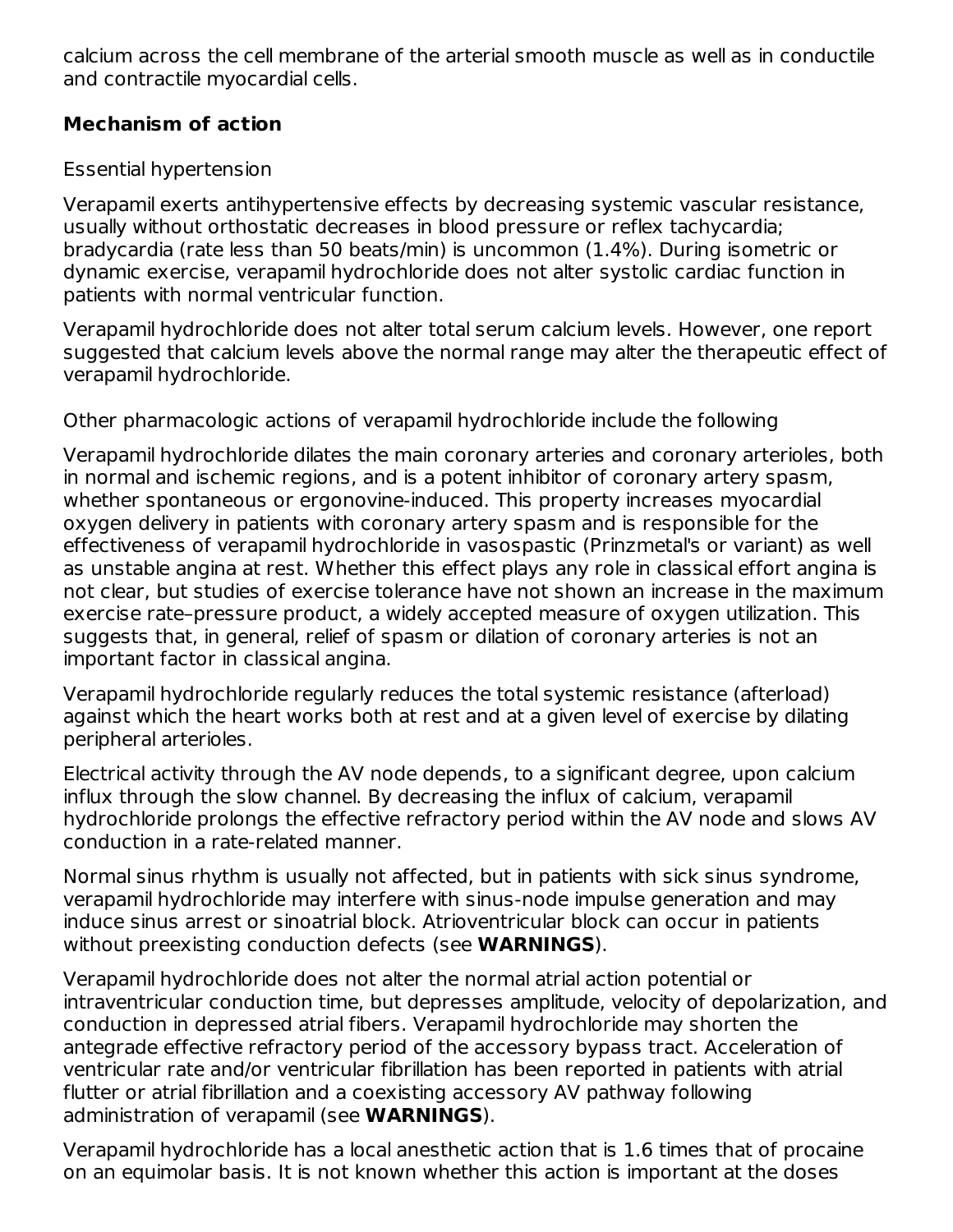used in man.

#### **Pharmacokinetics and metabolism**

With the immediate-release formulation, more than 90% of the orally administered dose of verapamil hydrochloride is absorbed. Because of rapid biotransformation of verapamil during its first pass through the portal circulation, bioavailability ranges from 20% to 35%. Peak plasma concentrations are reached between 1 and 2 hours after oral administration. Chronic oral administration of 120 mg of verapamil HCl every 6 hours resulted in plasma levels of verapamil ranging from 125 to 400 ng/mL, with higher values reported occasionally. A nonlinear correlation between the verapamil dose administered and verapamil plasma level does exist. In early dose titration with verapamil, a relationship exists between verapamil plasma concentration and prolongation of the PR interval. However, during chronic administration this relationship may disappear. The mean elimination half-life in single-dose studies ranged from 2.8 to 7.4 hours. In these same studies, after repetitive dosing, the half-life increased to a range from 4.5 to 12.0 hours (after less than 10 consecutive doses given 6 hours apart). Half-life of verapamil may increase during titration. No relationship has been established between the plasma concentration of verapamil and a reduction in blood pressure.

Aging may affect the pharmacokinetics of verapamil. Elimination half-life may be prolonged in the elderly. In multiple-dose studies under fasting conditions, the bioavailability, measured by AUC, of verapamil hydrochloride extended-release tablets was similar to verapamil hydrochloride tablets (immediate release); rates of absorption were of course different.

In a randomized, single-dose, crossover study using healthy volunteers, administration of 240 mg verapamil hydrochloride extended-release tablets with food produced peak plasma verapamil concentrations of 79 ng/mL; time to peak plasma verapamil concentration of 7.71 hours; and AUC (0–24 hr) of 841 ng∙hr/mL. When verapamil hydrochloride extended-release tablets was administered to fasting subjects, peak plasma verapamil concentration was 164 ng/mL; time to peak plasma verapamil concentration was 5.21 hours; and AUC (0–24 hr) was 1,478 ng∙hr/mL. Similar results were demonstrated for plasma norverapamil. Food thus produces decreased bioavailability (AUC) but a narrower peak-to-trough ratio. Good correlation of dose and response is not available, but controlled studies of verapamil hydrochloride extendedrelease tablets have shown effectiveness of doses similar to the effective doses of verapamil hydrochloride tablets (immediate release).

In healthy men, orally administered verapamil hydrochloride undergoes extensive metabolism in the liver. Twelve metabolites have been identified in plasma; all except norverapamil are present in trace amounts only. Norverapamil can reach steady-state plasma concentrations approximately equal to those of verapamil itself. The cardiovascular activity of norverapamil appears to be approximately 20% that of verapamil. Approximately 70% of an administered dose is excreted as metabolites in the urine and 16% or more in the feces within 5 days. About 3% to 4% is excreted in the urine as unchanged drug. Approximately 90% is bound to plasma proteins. In patients with hepatic insufficiency, metabolism of immediate-release verapamil is delayed and elimination half-life prolonged up to 14 to 16 hours (see **PRECAUTIONS**); the volume of distribution is increased and plasma clearance reduced to about 30% of normal. Verapamil clearance values suggest that patients with liver dysfunction may attain therapeutic verapamil plasma concentrations with one third of the oral daily dose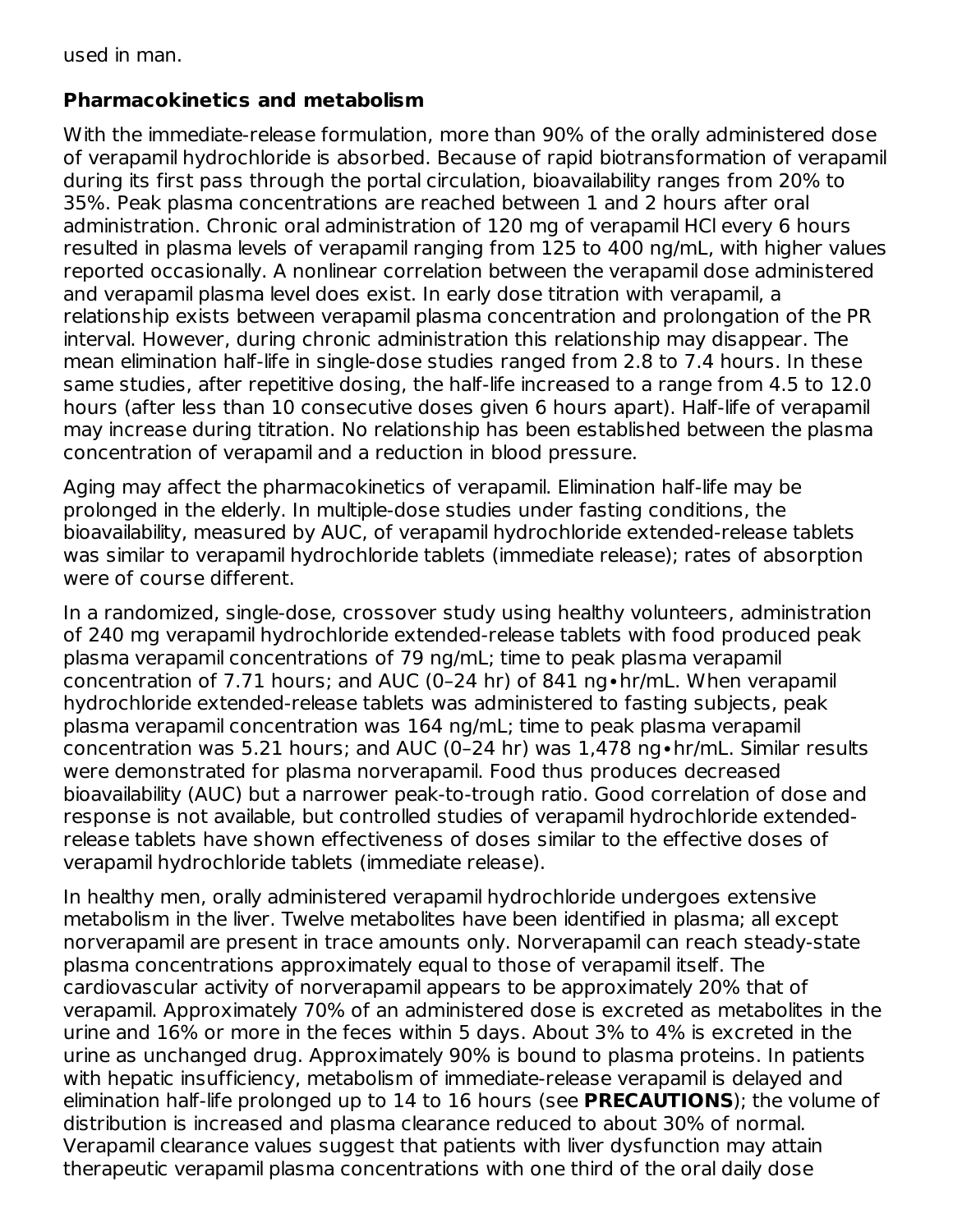required for patients with normal liver function.

After four weeks of oral dosing (120 mg q.i.d.), verapamil and norverapamil levels were noted in the cerebrospinal fluid with estimated partition coefficient of 0.06 for verapamil and 0.04 for norverapamil.

In ten healthy males, administration of oral verapamil (80 mg every 8 hours for 6 days) and a single oral dose of ethanol (0.8 g/kg) resulted in a 17% increase in mean peak ethanol concentrations (106.45  $\pm$  21.40 to 124.23  $\pm$  24.74 mg•hr/dL) compared to placebo. The area under the blood ethanol concentration versus time curve (AUC over 12 hours) increased by 30% (365.67 ± 93.52 to 475.07 ± 97.24 mg∙hr/dL). Verapamil AUCs were positively correlated (r=0.71) to increased ethanol blood AUC values (see **PRECAUTIONS, Drug interactions**).

### **Hemodynamics and myocardial metabolism**

Verapamil hydrochloride reduces afterload and myocardial contractility. Improved left ventricular diastolic function in patients with Idiopathic Hypertrophic Subaortic Stenosis (IHSS) and those with coronary heart disease has also been observed with verapamil hydrochloride. In most patients, including those with organic cardiac disease, the negative inotropic action of verapamil hydrochloride is countered by reduction of afterload, and cardiac index is usually not reduced. However, in patients with severe left ventricular dysfunction (eg, pulmonary wedge pressure above 20 mm Hg or ejection fraction less than 30%), or in patients taking beta-adrenergic blocking agents or other cardiodepressant drugs, deterioration of ventricular function may occur (see **PRECAUTIONS, Drug interactions**).

### **Pulmonary function**

Verapamil hydrochloride does not induce bronchoconstriction and, hence, does not impair ventilatory function.

## **INDICATIONS AND USAGE**

Verapamil hydrochloride extended-release tablets is indicated for the treatment of hypertension, to lower blood pressure. Lowering blood pressure reduces the risk of fatal and nonfatal cardiovascular events, primarily strokes and myocardial infarctions. These benefits have been seen in controlled trials of antihypertensive drugs from a wide variety of pharmacologic classes including this drug.

Control of high blood pressure should be part of comprehensive cardiovascular risk management, including, as appropriate, lipid control, diabetes management, antithrombotic therapy, smoking cessation, exercise, and limited sodium intake. Many patients will require more than one drug to achieve blood pressure goals. For specific advice on goals and management, see published guidelines, such as those of the National High Blood Pressure Education Program's Joint National Committee on Prevention, Detection, Evaluation, and Treatment of High Blood Pressure (JNC).

Numerous antihypertensive drugs, from a variety of pharmacologic classes and with different mechanisms of action, have been shown in randomized controlled trials to reduce cardiovascular morbidity and mortality, and it can be concluded that it is blood pressure reduction, and not some other pharmacologic property of the drugs, that is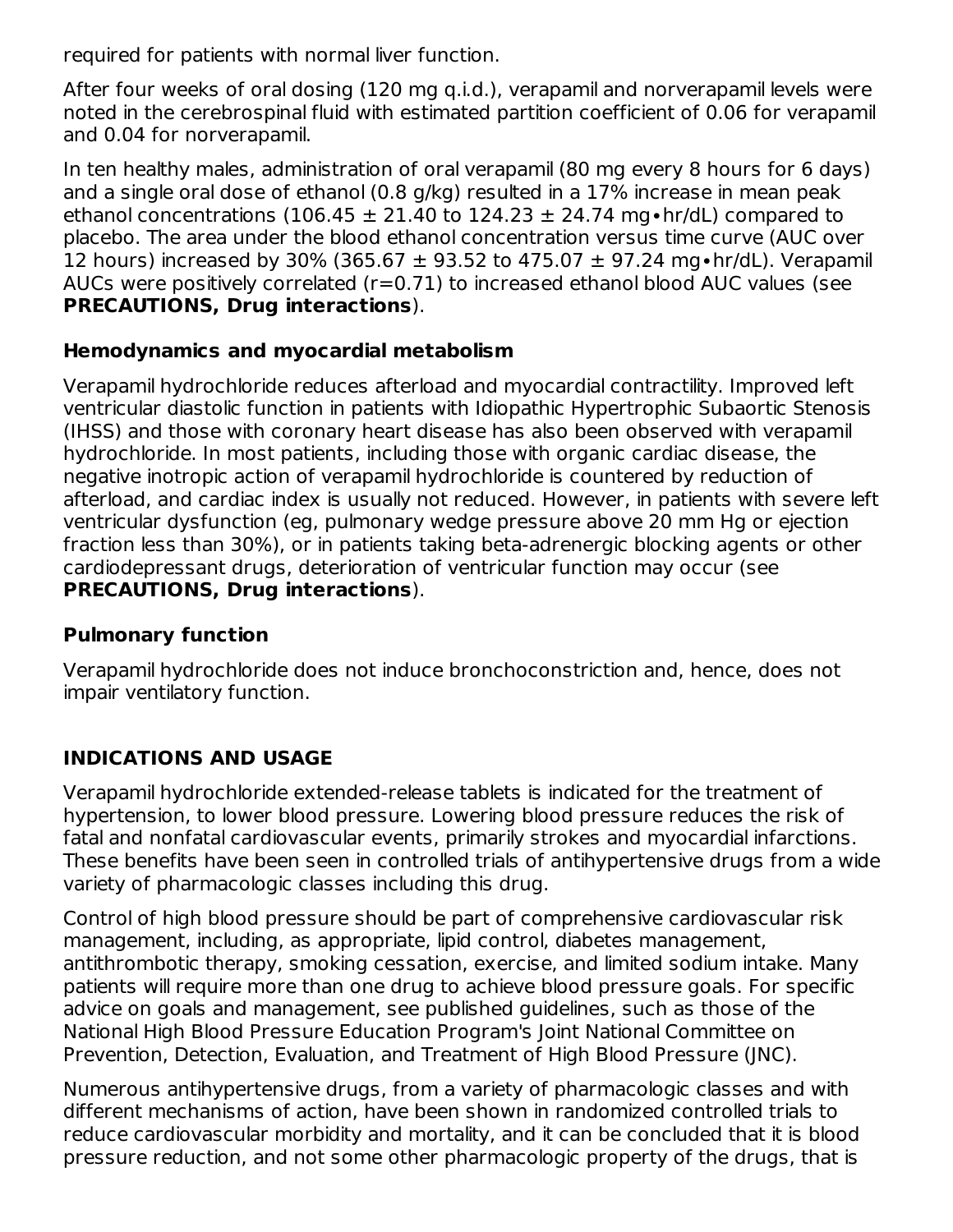largely responsible for those benefits. The largest and most consistent cardiovascular outcome benefit has been a reduction in the risk of stroke, but reductions in myocardial infarction and cardiovascular mortality also have been seen regularly.

Elevated systolic or diastolic pressure causes increased cardiovascular risk, and the absolute risk increase per mmHg is greater at higher blood pressures, so that even modest reductions of severe hypertension can provide substantial benefit. Relative risk reduction from blood pressure reduction is similar across populations with varying absolute risk, so the absolute benefit is greater in patients who are at higher risk independent of their hypertension (for example, patients with diabetes or hyperlipidemia), and such patients would be expected to benefit from more aggressive treatment to a lower blood pressure goal.

Some antihypertensive drugs have smaller blood pressure effects (as monotherapy) in black patients, and many antihypertensive drugs have additional approved indications and effects (e.g., on angina, heart failure, or diabetic kidney disease). These considerations may guide selection of therapy.

# **CONTRAINDICATIONS**

Verapamil HCl tablets are contraindicated in:

- 1. Severe left ventricular dysfunction (see **WARNINGS**)
- 2. Hypotension (systolic pressure less than 90 mm Hg) or cardiogenic shock
- 3. Sick sinus syndrome (except in patients with a functioning artificial ventricular pacemaker)
- 4. Second- or third-degree AV block (except in patients with a functioning artificial ventricular pacemaker)
- 5. Patients with atrial flutter or atrial fibrillation and an accessory bypass tract (eg, Wolff-Parkinson-White, Lown-Ganong-Levine syndromes) (see **WARNINGS**)
- 6. Patients with known hypersensitivity to verapamil hydrochloride

## **WARNINGS**

### **Heart failure**

Verapamil has a negative inotropic effect, which in most patients is compensated by its afterload reduction (decreased systemic vascular resistance) properties without a net impairment of ventricular performance. In clinical experience with 4,954 patients, 87 (1.8%) developed congestive heart failure or pulmonary edema. Verapamil should be avoided in patients with severe left ventricular dysfunction (eg, ejection fraction less than 30%) or moderate to severe symptoms of cardiac failure and in patients with any degree of ventricular dysfunction if they are receiving a beta-adrenergic blocker (see **PRECAUTIONS, Drug interactions**). Patients with milder ventricular dysfunction should, if possible, be controlled with optimum doses of digitalis and/or diuretics before verapamil treatment. **(Note interactions with digoxin under PRECAUTIONS)**

## **Hypotension**

Occasionally, the pharmacologic action of verapamil may produce a decrease in blood pressure below normal levels, which may result in dizziness or symptomatic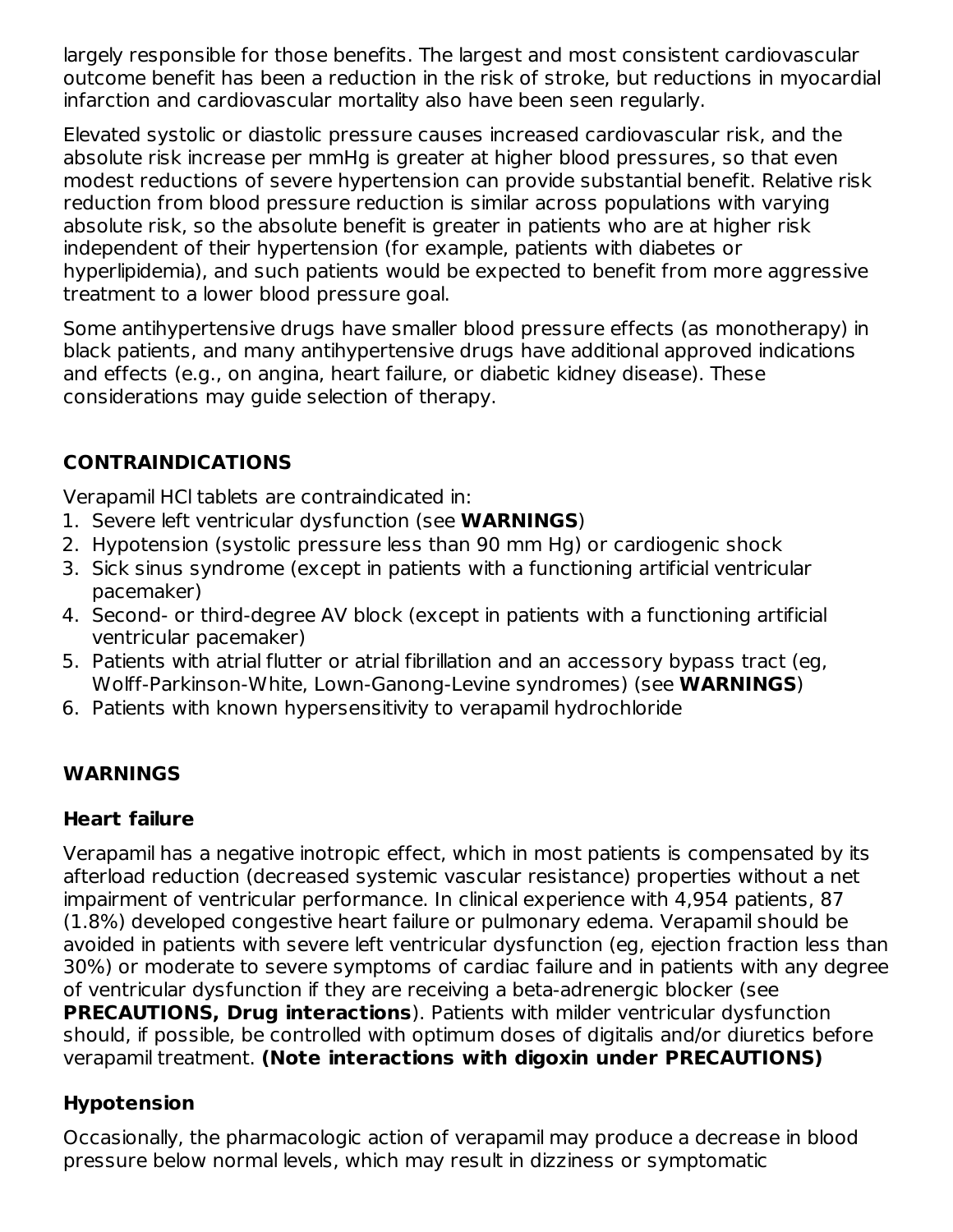hypotension. The incidence of hypotension observed in 4,954 patients enrolled in clinical trials was 2.5%. In hypertensive patients, decreases in blood pressure below normal are unusual. Tilt-table testing (60 degrees) was not able to induce orthostatic hypotension.

## **Elevated liver enzymes**

Elevations of transaminases with and without concomitant elevations in alkaline phosphatase and bilirubin have been reported. Such elevations have sometimes been transient and may disappear even in the face of continued verapamil treatment. Several cases of hepatocellular injury related to verapamil have been proven by rechallenge; half of these had clinical symptoms (malaise, fever, and/or right upper quadrant pain) in addition to elevation of SGOT, SGPT, and alkaline phosphatase. Periodic monitoring of liver function in patients receiving verapamil is therefore prudent.

# **Accessory bypass tract (Wolff-Parkinson-White or Lown-Ganong-Levine)**

Some patients with paroxysmal and/or chronic atrial fibrillation or atrial flutter and a coexisting accessory AV pathway have developed increased antegrade conduction across the accessory pathway bypassing the AV node, producing a very rapid ventricular response or ventricular fibrillation after receiving intravenous verapamil (or digitalis). Although a risk of this occurring with oral verapamil has not been established, such patients receiving oral verapamil may be at risk and its use in these patients is contraindicated (see **CONTRAINDICATIONS**). Treatment is usually DC-cardioversion. Cardioversion has been used safely and effectively after oral verapamil hydrochloride tablets.

# **Atrioventricular block**

The effect of verapamil on AV conduction and the SA node may cause asymptomatic first-degree AV block and transient bradycardia, sometimes accompanied by nodal escape rhythms. PR-interval prolongation is correlated with verapamil plasma concentrations, especially during the early titration phase of therapy. Higher degrees of AV block, however, were infrequently (0.8%) observed. Marked first-degree block or progressive development to second- or third-degree AV block, requires a reduction in dosage or, in rare instances, discontinuation of verapamil HCl and institution of appropriate therapy, depending upon the clinical situation.

# **Patients with hypertrophic cardiomyopathy (IHSS)**

In 120 patients with hypertrophic cardiomyopathy (most of them refractory or intolerant to propranolol) who received therapy with verapamil at doses up to 720 mg/day, a variety of serious adverse effects were seen. Three patients died in pulmonary edema; all had severe left ventricular outflow obstruction and a past history of left ventricular dysfunction. Eight other patients had pulmonary edema and/or severe hypotension; abnormally high (greater than 20 mm Hg) pulmonary wedge pressure and a marked left ventricular outflow obstruction were present in most of these patients. Concomitant administration of quinidine (see **PRECAUTIONS, Drug interactions**) preceded the severe hypotension in 3 of the 8 patients (2 of whom developed pulmonary edema). Sinus bradycardia occurred in 11% of the patients, second-degree AV block in 4%, and sinus arrest in 2%. It must be appreciated that this group of patients had a serious disease with a high mortality rate. Most adverse effects responded well to dose reduction, and only rarely did verapamil use have to be discontinued.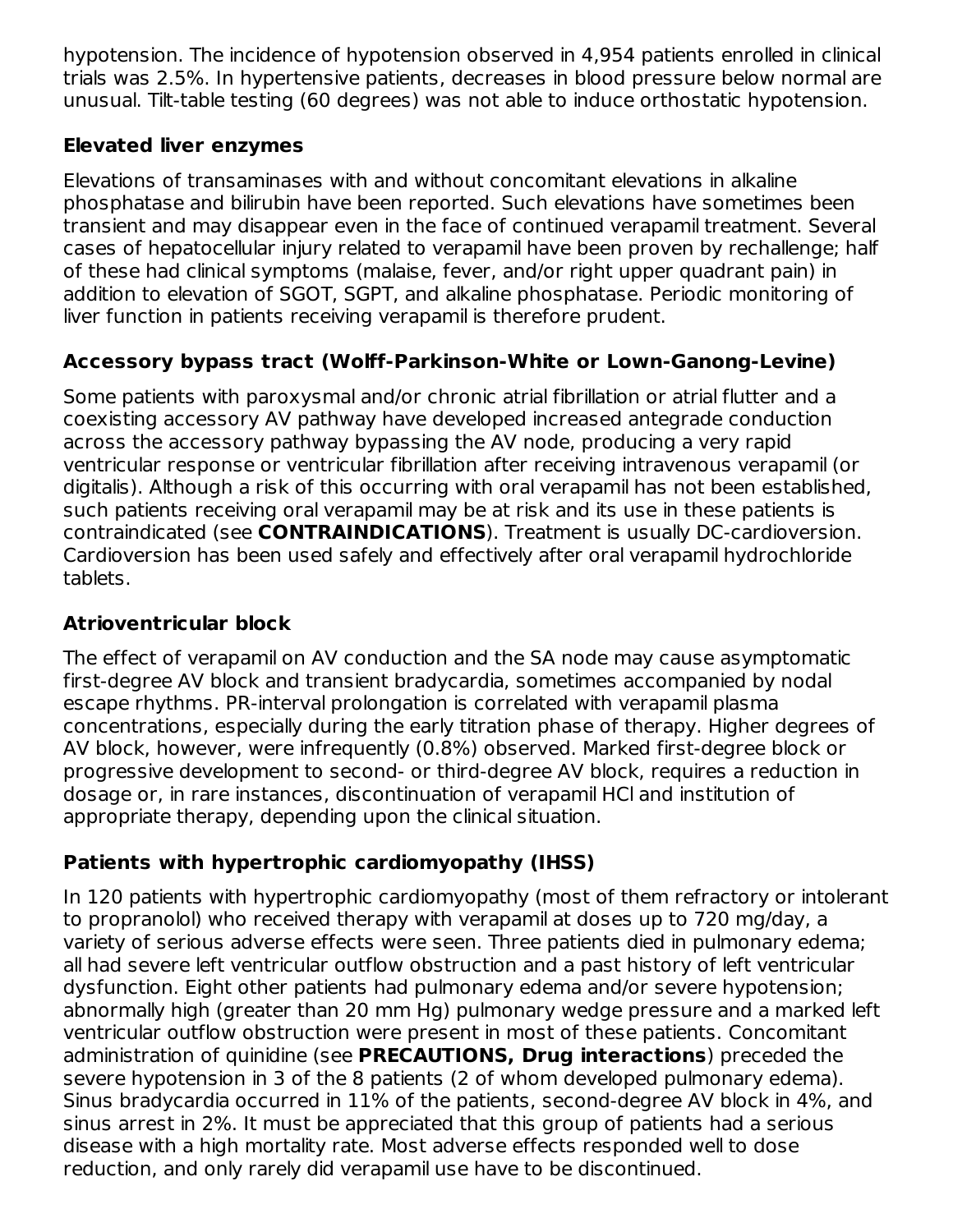### **PRECAUTIONS**

#### **General**

Use in patients with impaired hepatic function

Since verapamil is highly metabolized by the liver, it should be administered cautiously to patients with impaired hepatic function. Severe liver dysfunction prolongs the elimination half-life of immediate-release verapamil to about 14 to 16 hours; hence, approximately 30% of the dose given to patients with normal liver function should be administered to these patients. Careful monitoring for abnormal prolongation of the PR interval or other signs of excessive pharmacologic effects (see **OVERDOSAGE**) should be carried out.

Use in patients with attenuated (decreased) neuromuscular transmission

It has been reported that verapamil decreases neuromuscular transmission in patients with Duchenne's muscular dystrophy, and that verapamil prolongs recovery from the neuromuscular blocking agent vecuronium. It may be necessary to decrease the dosage of verapamil when it is administered to patients with attenuated neuromuscular transmission.

Use in patients with impaired renal function

About 70% of an administered dose of verapamil is excreted as metabolites in the urine. Verapamil is not removed by hemodialysis. Until further data are available, verapamil should be administered cautiously to patients with impaired renal function. These patients should be carefully monitored for abnormal prolongation of the PR interval or other signs of overdosage (see **OVERDOSAGE**).

#### **Drug interactions**

Cytochrome inducers/inhibitors

In vitro metabolic studies indicate that verapamil is metabolized by cytochrome P450 CYP3A4, CYP1A2, CYP2C8, CYP2C9, and CYP2C18. Clinically significant interactions have been reported with inhibitors of CYP3A4 (e.g., erythromycin, ritonavir) causing elevation of plasma levels of verapamil while inducers of CYP3A4 (e.g., rifampin) have caused a lowering of plasma levels of verapamil.

#### HMG-CoA reductase inhibitors

The use of HMG-CoA reductase inhibitors that are CYP3A4 substrates in combination with verapamil has been associated with reports of myopathy/rhabdomyolysis.

Co-administration of multiple doses of 10 mg of verapamil with 80 mg simvastatin resulted in exposure to simvastatin 2.5-fold that following simvastatin alone. Limit the dose of simvastatin in patients on verapamil to 10 mg daily. Limit the daily dose of lovastatin to 40 mg. Lower starting and maintenance doses of other CYP3A4 substrates (e.g., atorvastatin) may be required as verapamil may increase the plasma concentration of these drugs.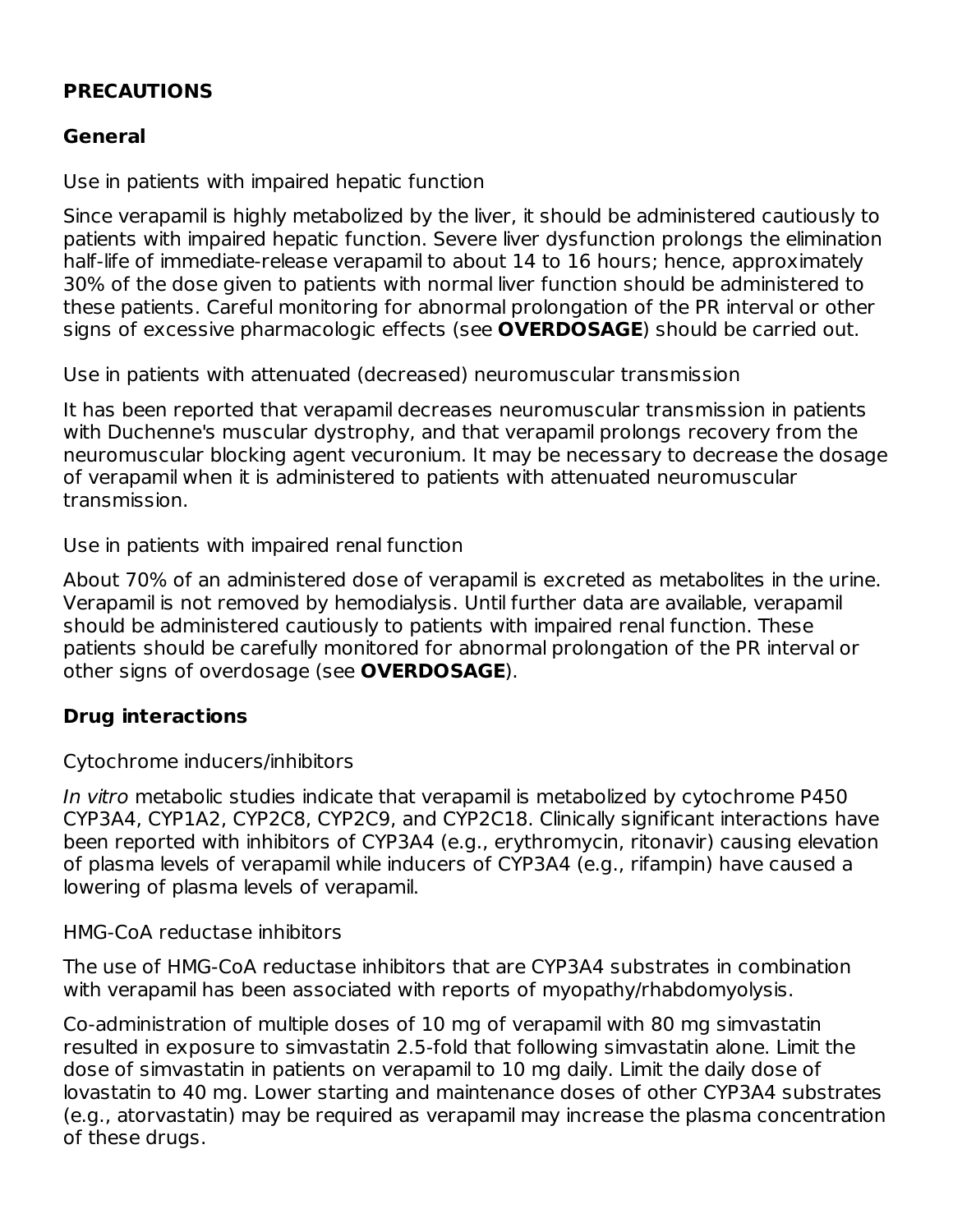#### Ivabradine

Concurrent use of verapamil increases exposure to ivabradine and may exacerbate bradycardia and conduction disturbances. Avoid co-administration of verapamil and ivabradine.

#### Beta-blockers

Concomitant therapy with beta-adrenergic blockers and verapamil may result in additive negative effects on heart rate, atrioventricular conduction and/or cardiac contractility. The combination of sustained-release verapamil and beta-adrenergic blocking agents has not been studied. However, there have been reports of excessive bradycardia and AV block, including complete heart block, when the combination has been used for the treatment of hypertension. For hypertensive patients, the risks of combined therapy may outweigh the potential benefits. The combination should be used only with caution and close monitoring.

Asymptomatic bradycardia (36 beats/min) with a wandering atrial pacemaker has been observed in a patient receiving concomitant timolol (a beta-adrenergic blocker) eyedrops and oral verapamil.

A decrease in metoprolol and propranolol clearance has been observed when either drug is administered concomitantly with verapamil. A variable effect has been seen when verapamil and atenolol were given together.

#### **Digitalis**

Clinical use of verapamil in digitalized patients has shown the combination to be well tolerated if digoxin doses are properly adjusted. However, chronic verapamil treatment can increase serum digoxin levels by 50% to 75% during the first week of therapy, and this can result in digitalis toxicity. In patients with hepatic cirrhosis the influence of verapamil on digoxin kinetics is magnified. Verapamil may reduce total body clearance and extrarenal clearance of digitoxin by 27% and 29%, respectively. Maintenance and digitalization doses should be reduced when verapamil is administered, and the patient should be carefully monitored to avoid over- or under- digitalization. Whenever overdigitalization is suspected, the daily dose of digitalis should be reduced or temporarily discontinued. On discontinuation of verapamil hydrochloride tablets use, the patient should be reassessed to avoid under-digitalization.

#### Antihypertensive agents

Verapamil administered concomitantly with oral antihypertensive agents (eg, vasodilators, angiotensin-converting enzyme inhibitors, diuretics, beta-blockers) will usually have an additive effect on lowering blood pressure. Patients receiving these combinations should be appropriately monitored. Concomitant use of agents that attenuate alpha-adrenergic function with verapamil may result in a reduction in blood pressure that is excessive in some patients. Such an effect was observed in one study following the concomitant administration of verapamil and prazosin.

#### Antiarrhythmic agents

Disopyramide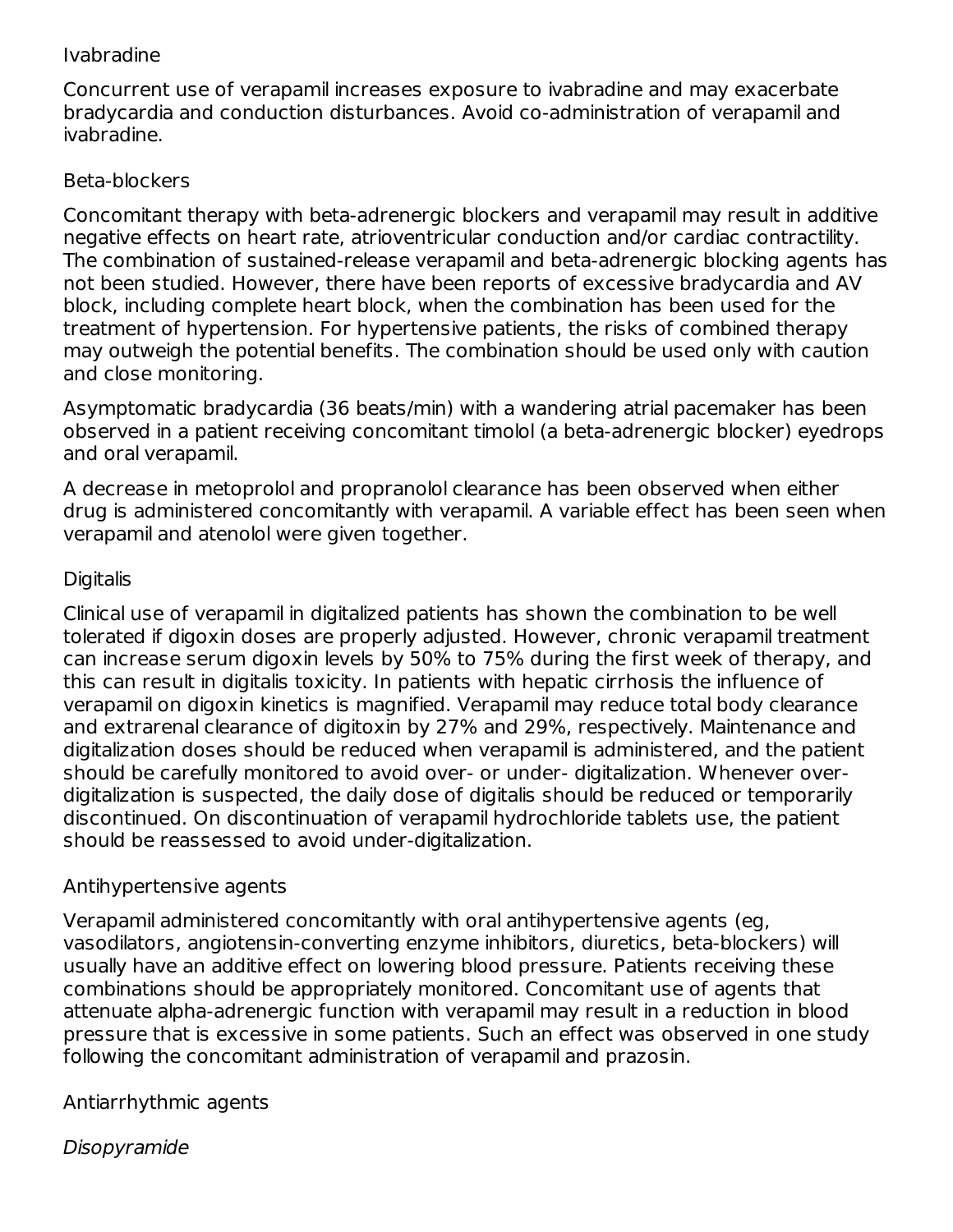Until data on possible interactions between verapamil and disopyramide phosphate are obtained, disopyramide should not be administered within 48 hours before or 24 hours after verapamil administration.

### Flecainide

A study in healthy volunteers showed that the concomitant administration of flecainide and verapamil may have additive effects on myocardial contractility, AV conduction, and repolarization. Concomitant therapy with flecainide and verapamil may result in additive negative inotropic effect and prolongation of atrioventricular conduction.

### **Ouinidine**

In a small number of patients with hypertrophic cardiomyopathy (IHSS), concomitant use of verapamil and quinidine resulted in significant hypotension. Until further data are obtained, combined therapy of verapamil and quinidine in patients with hypertrophic cardiomyopathy should probably be avoided.

The electrophysiologic effects of quinidine and verapamil on AV conduction were studied in 8 patients. Verapamil significantly counteracted the effects of quinidine on AV conduction. There has been a report of increased quinidine levels during verapamil therapy.

### Other agents

### Alcohol

Verapamil has been found to inhibit ethanol elimination significantly, resulting in elevated blood ethanol concentrations that may prolong the intoxicating effects of alcohol (see **CLINICAL PHARMACOLOGY, Pharmacokinetics and metabolism**).

#### Nitrates

Verapamil has been given concomitantly with short- and long-acting nitrates without any undesirable drug interactions. The pharmacologic profile of both drugs and the clinical experience suggest beneficial interactions.

#### Cimetidine

The interaction between cimetidine and chronically administered verapamil has not been studied. Variable results on clearance have been obtained in acute studies of healthy volunteers; clearance of verapamil was either reduced or unchanged.

#### Lithium

Increased sensitivity to the effects of lithium (neurotoxicity) has been reported during concomitant verapamil-lithium therapy; lithium levels have been observed sometimes to increase, sometimes to decrease, and sometimes to be unchanged. Patients receiving both drugs must be monitored carefully.

#### Carbamazepine

Verapamil therapy may increase carbamazepine concentrations during combined therapy. This may produce carbamazepine side effects such as diplopia, headache,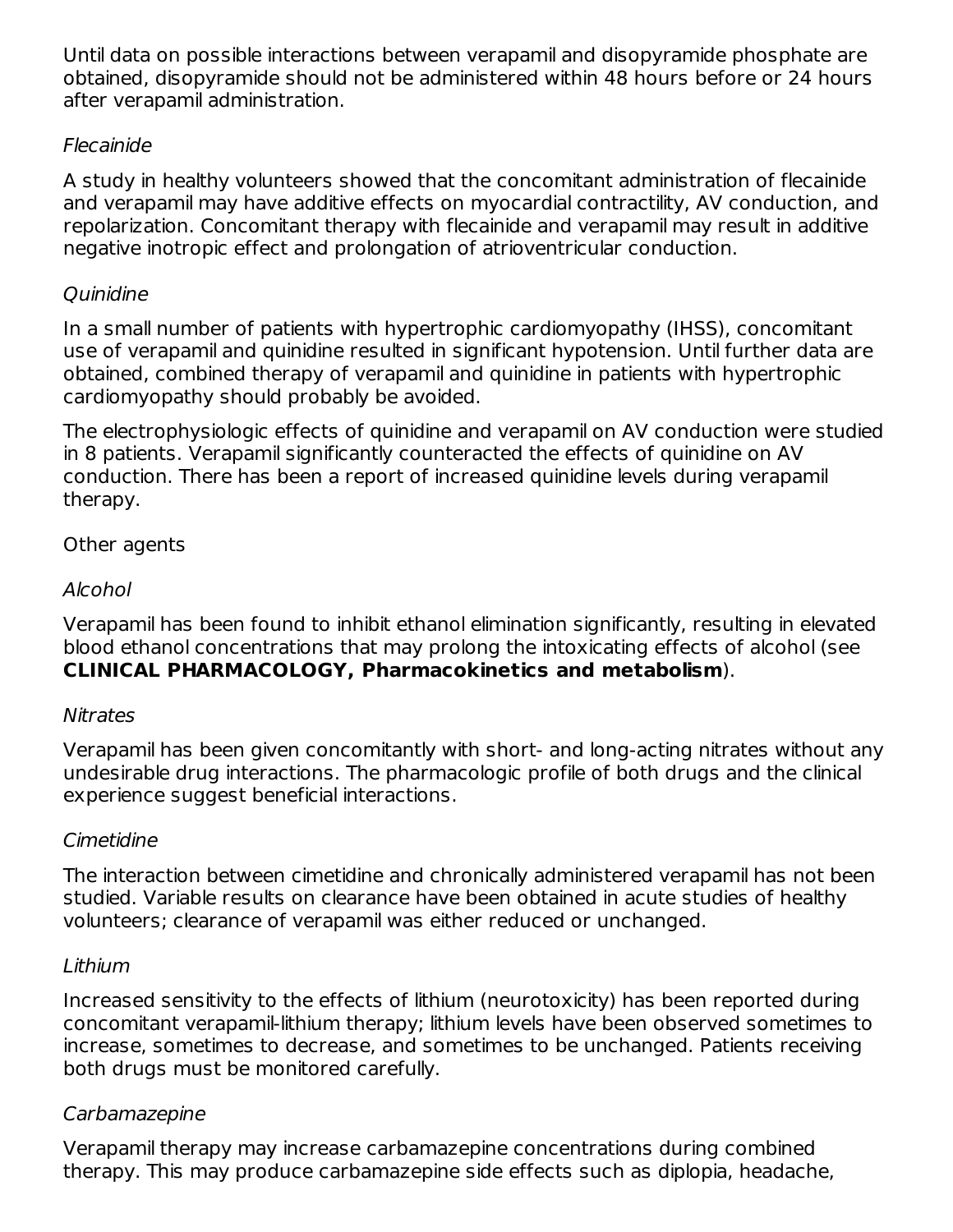ataxia, or dizziness.

Rifampin

Therapy with rifampin may markedly reduce oral verapamil bioavailability.

### Phenobarbital

Phenobarbital therapy may increase verapamil clearance.

## Cyclosporin

Verapamil therapy may increase serum levels of cyclosporin.

## **Theophylline**

Verapamil may inhibit the clearance and increase the plasma levels of theophylline.

### Inhalation anesthetics

Animal experiments have shown that inhalation anesthetics depress cardiovascular activity by decreasing the inward movement of calcium ions. When used concomitantly, inhalation anesthetics and calcium antagonists, such as verapamil, should each be titrated carefully to avoid excessive cardiovascular depression.

### Neuromuscular blocking agents

Clinical data and animal studies suggest that verapamil may potentiate the activity of neuromuscular blocking agents (curare-like and depolarizing). It may be necessary to decrease the dose of verapamil and/or the dose of the neuromuscular blocking agent when the drugs are used concomitantly.

### Telithromycin

Hypotension and bradyarrhythmias have been observed in patients receiving concurrent telithromycin, an antibiotic in the ketolide class.

### Clonidine

Sinus bradycardia resulting in hospitalization and pacemaker insertion has been reported in association with the use of clonidine concurrently with verapamil. Monitor heart rate in patients receiving concomitant verapamil and clonidine.

### Mammalian target of rapamycin (mTOR) inhibitors

In a study of 25 healthy volunteers with co-administration of verapamil with sirolimus, whole blood sirolimus C $_{\sf max}$  and AUC were increased  $130\%$  and  $120\%$ , respectively. Plasma S-(-) verapamil C<sub>max</sub> and AUC were both increased 50%. Co-administration of verapamil with everolimus in 16 healthy volunteers increased the  ${\sf C}_{\sf max}$  and AUC of everolimus by 130% and 250%, respectively. With concomitant use of mTOR inhibitors (e.g., sirolimus, temsirolimus, and everolimus) and verapamil, consider appropriate dose reductions of both medications.

## **Carcinogenesis, mutagenesis, impairment of fertility**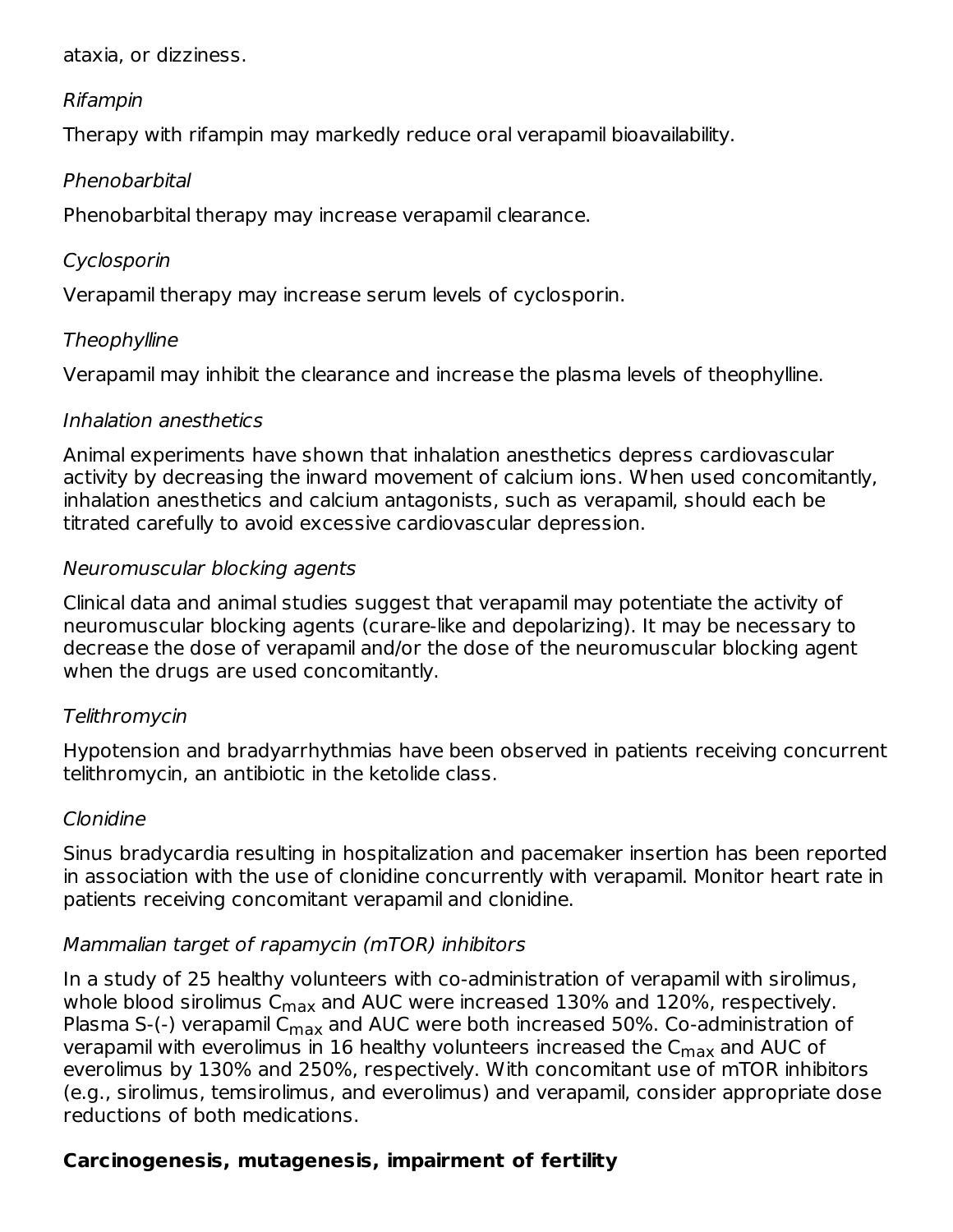An 18-month toxicity study in rats, at a low multiple (6-fold) of the maximum recommended human dose, and not the maximum tolerated dose, did not suggest a tumorigenic potential. There was no evidence of a carcinogenic potential of verapamil administered in the diet of rats for two years at doses of 10, 35, and 120 mg/kg/day or approximately 1, 3.5, and 12 times, respectively, the maximum recommended human daily dose (480 mg/day or 9.6 mg/kg/day).

Verapamil was not mutagenic in the Ames test in 5 test strains at 3 mg per plate with or without metabolic activation.

Studies in female rats at daily dietary doses up to 5.5 times (55 mg/kg/day) the maximum recommended human dose did not show impaired fertility. Effects on male fertility have not been determined.

## **Pregnancy**

Reproduction studies have been performed in rabbits and rats at oral doses up to 1.5 (15 mg/kg/day) and 6 (60 mg/kg/day) times the human oral daily dose, respectively, and have revealed no evidence of teratogenicity. In the rat, however, this multiple of the human dose was embryocidal and retarded fetal growth and development, probably because of adverse maternal effects reflected in reduced weight gains of the dams. This oral dose has also been shown to cause hypotension in rats. There are no adequate and well-controlled studies in pregnant women. Because animal reproduction studies are not always predictive of human response, this drug should be used during pregnancy only if clearly needed. Verapamil crosses the placental barrier and can be detected in umbilical vein blood at delivery.

### **Labor and delivery**

It is not known whether the use of verapamil during labor or delivery has immediate or delayed adverse effects on the fetus, or whether it prolongs the duration of labor or increases the need for forceps delivery or other obstetric intervention. Such adverse experiences have not been reported in the literature, despite a long history of use of verapamil in Europe in the treatment of cardiac side effects of beta-adrenergic agonist agents used to treat premature labor.

### **Nursing mothers**

Verapamil is excreted in human milk. Because of the potential for adverse reactions in nursing infants from verapamil, nursing should be discontinued while verapamil is administered.

### **Pediatric use**

Safety and efficacy of verapamil hydrochloride extended-release tablets in pediatric patients below the age of 18 years have not been established.

### **Animal pharmacology and/or animal toxicology**

In chronic animal toxicology studies, verapamil caused lenticular and/or suture line changes at 30 mg/kg/day or greater, and frank cataracts at 62.5 mg/kg/day or greater in the beagle dog but not in the rat. Development of cataracts due to verapamil has not been reported in man.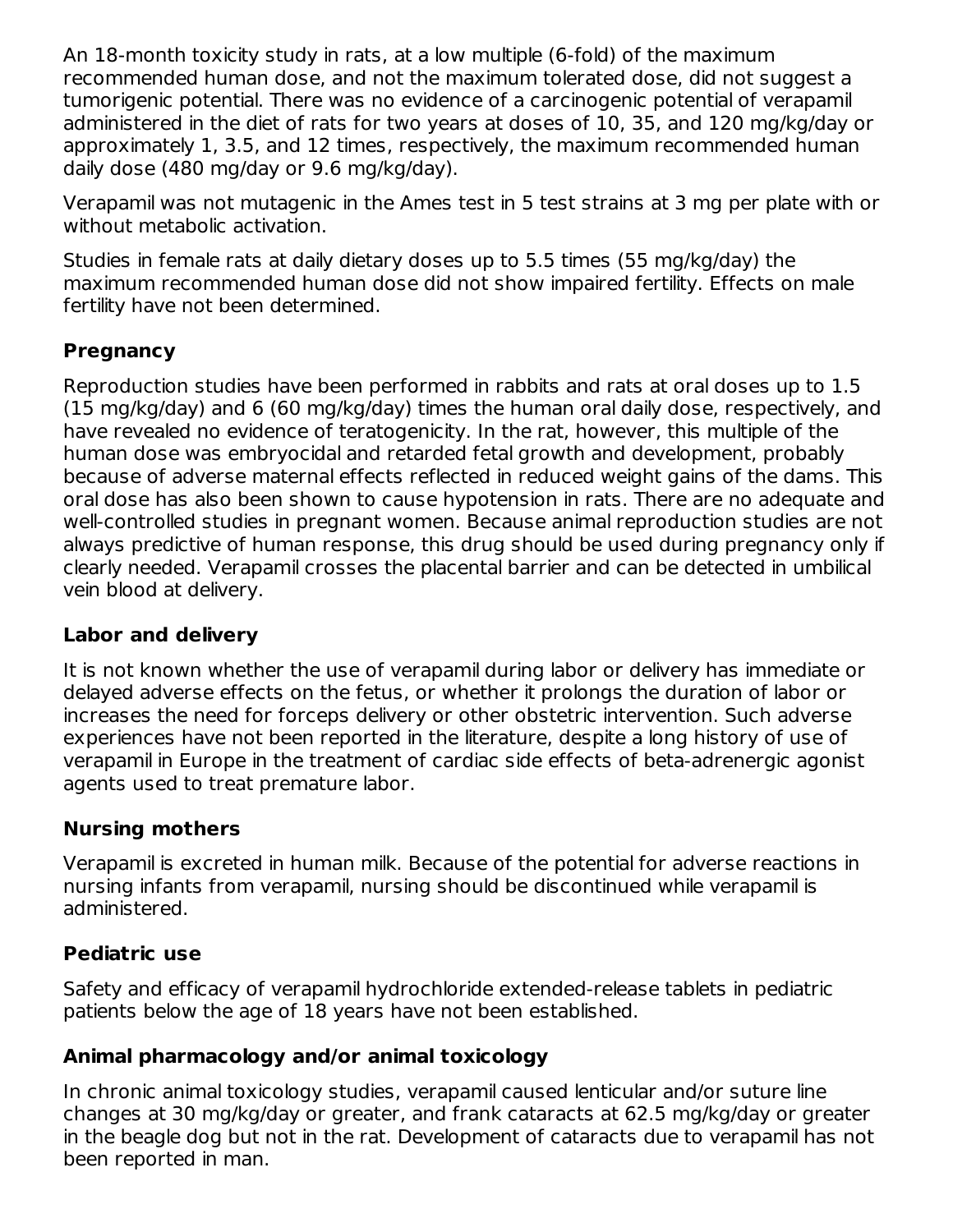### **ADVERSE REACTIONS**

Serious adverse reactions are uncommon when verapamil therapy is initiated with upward dose titration within the recommended single and total daily dose. See **WARNINGS** for discussion of heart failure, hypotension, elevated liver enzymes, AV block, and rapid ventricular response. Reversible (upon discontinuation of verapamil) non-obstructive, paralytic ileus has been infrequently reported in association with the use of verapamil. The following reactions to orally administered verapamil occurred at rates greater than 1.0% or occurred at lower rates but appeared clearly drug-related in clinical trials in 4,954 patients:

| Constipation            | 7.3% | <b>Dyspnea</b>                             | 1.4% |
|-------------------------|------|--------------------------------------------|------|
| <b>Dizziness</b>        | 3.3% | Bradycardia                                |      |
| <b>Nausea</b>           | 2.7% | (HR < 50/min)                              | 1.4% |
| Hypotension             | 2.5% | AV block                                   |      |
| Headache                | 2.2% | (total $1^\circ$ , $2^\circ$ , $3^\circ$ ) | 1.2% |
| Edema                   | 1.9% | $(2^{\circ}$ and $3^{\circ})$              | 0.8% |
| CHF, Pulmonary<br>edema | 1.8% | Rash                                       | 1.2% |
| Fatigue                 | 1.7% | Flushing                                   | 0.6% |

Elevated liver enzymes (see **WARNINGS**)

In clinical trials related to the control of ventricular response in digitalized patients who had atrial fibrillation or flutter, ventricular rates below 50/min at rest occurred in 15% of patients and asymptomatic hypotension occurred in 5% of patients.

The following reactions, reported in 1% or less of patients, occurred under conditions (open trials, marketing experience) where a causal relationship is uncertain; they are listed to alert the physician to a possible relationship:

Cardiovascular: angina pectoris, atrioventricular dissociation, chest pain, claudication, myocardial infarction, palpitations, purpura (vasculitis), syncope.

Digestive system: diarrhea, dry mouth, gastrointestinal distress, gingival hyperplasia.

Hemic and lymphatic: ecchymosis or bruising.

Nervous system: cerebrovascular accident, confusion, equilibrium disorders, insomnia, muscle cramps, paresthesia, psychotic symptoms, shakiness, somnolence.

Skin: arthralgia and rash, exanthema, hair loss, hyperkeratosis, macules, sweating, urticaria, Stevens-Johnson syndrome, erythema multiforme.

Special senses: blurred vision, tinnitus.

Urogenital: gynecomastia, galactorrhea/hyperprolactinemia, increased urination, spotty menstruation, impotence.

#### **Treatment of acute cardiovascular adverse reactions**

The frequency of cardiovascular adverse reactions that require therapy is rare; hence,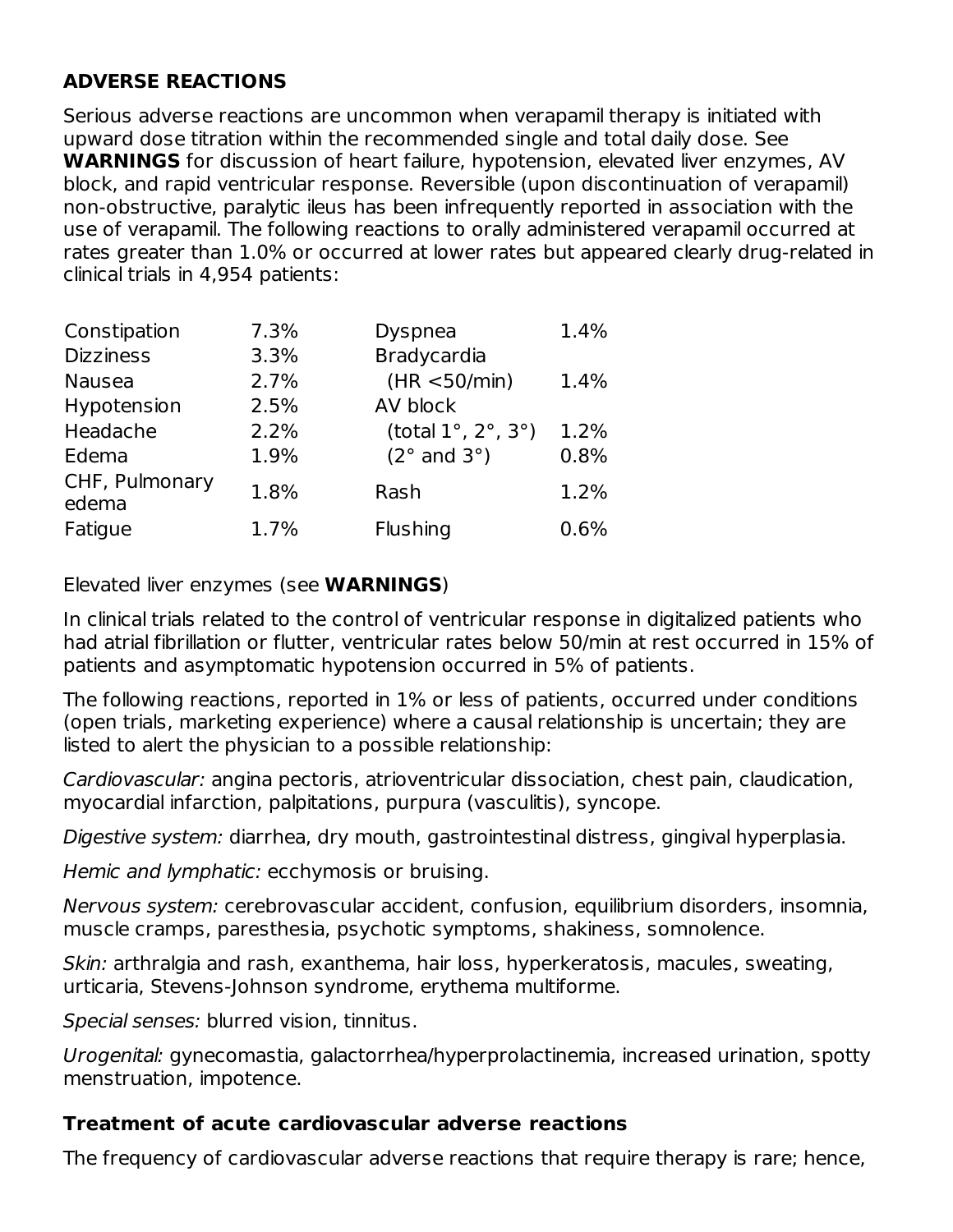experience with their treatment is limited. Whenever severe hypotension or complete AV block occurs following oral administration of verapamil, the appropriate emergency measures should be applied immediately; eg, intravenously administered norepinephrine bitartrate, atropine sulfate, isoproterenol HCl (all in the usual doses), or calcium gluconate (10% solution). In patients with hypertrophic cardiomyopathy (IHSS), alphaadrenergic agents (phenylephrine HCl, metaraminol bitartrate, or methoxamine HCl) should be used to maintain blood pressure, and isoproterenol and norepinephrine should be avoided. If further support is necessary, dopamine HCl or dobutamine HCl may be administered. Actual treatment and dosage should depend on the severity of the clinical situation and the judgment and experience of the treating physician.

# **OVERDOSAGE**

Overdose with verapamil may lead to pronounced hypotension, bradycardia, and conduction system abnormalities (eg, junctional rhythm with AV dissociation and high degree AV block, including asystole). Other symptoms secondary to hypoperfusion (eg, metabolic acidosis, hyperglycemia, hyperkalemia, renal dysfunction, and convulsions) may be evident.

Treat all verapamil overdoses as serious and maintain observation for at least 48 hours (especially verapamil hydrochloride extended-release tablets), preferably under continuous hospital care. Delayed pharmacodynamic consequences may occur with the sustained-release formulation. Verapamil is known to decrease gastrointestinal transit time.

In overdose, verapamil hydrochloride extended-release tablets have occasionally been reported to form concretions within the stomach or intestines. These concretions have not been visible on plain radiographs of the abdomen, and no medical means of gastrointestinal emptying is of proven efficacy in removing them. Endoscopy might reasonably be considered in cases of massive overdose when symptoms are unusually prolonged.

Treatment of overdosage should be supportive. Beta-adrenergic stimulation or parenteral administration of calcium solutions may increase calcium ion flux across the slow channel and have been used effectively in treatment of deliberate overdosage with verapamil. Continued treatment with large doses of calcium may produce a response. In a few reported cases, overdose with calcium channel blockers that was initially refractory to atropine became more responsive to this treatment when the patients received large doses (close to 1 g/hr for more than 24 hr) of calcium chloride. Verapamil cannot be removed by hemodialysis. Clinically significant hypotensive reactions or high degree AV block should be treated with vasopressor agents or cardiac pacing, respectively. Asystole should be handled by the usual measures including cardiopulmonary resuscitation.

### **DOSAGE AND ADMINISTRATION**

### **Essential hypertension**

The dose of verapamil hydrochloride extended-release tablets should be individualized by titration and the drug should be administered with food. Initiate therapy with 180 mg of sustained-release verapamil HCl, verapamil hydrochloride extended-release tablets, given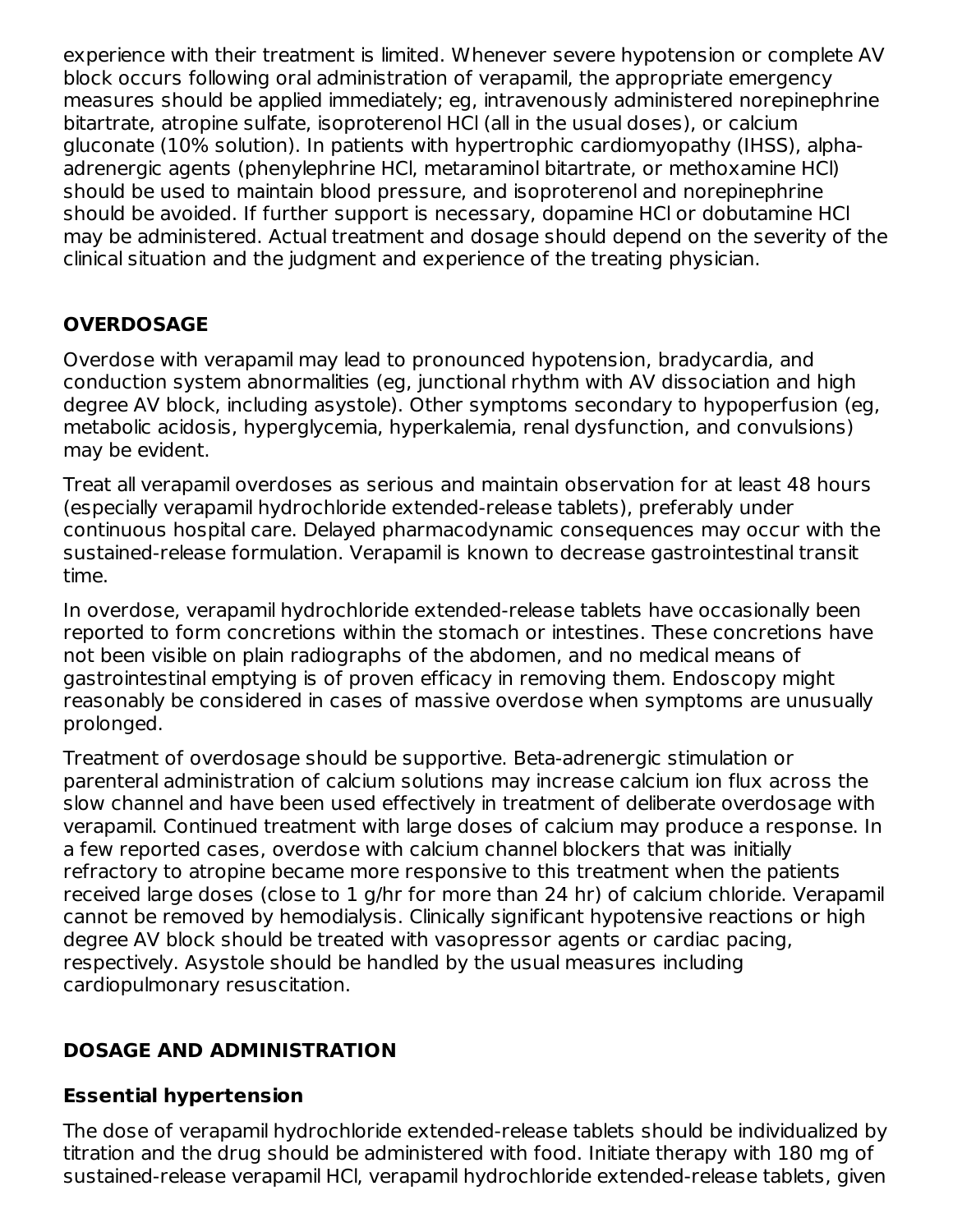in the morning. Lower initial doses of 120 mg a day may be warranted in patients who may have an increased response to verapamil (eg, the elderly or small people). Upward titration should be based on therapeutic efficacy and safety evaluated weekly and approximately 24 hours after the previous dose. The antihypertensive effects of verapamil hydrochloride extended-release tablets are evident within the first week of therapy.

If adequate response is not obtained with 180 mg of verapamil hydrochloride extendedrelease tablets, the dose may be titrated upward in the following manner:

- a) 240 mg each morning,
- b) 180 mg each morning plus 180 mg each evening; or 240 mg each morning plus 120 mg each evening,
- c) 240 mg every 12 hours.

When switching from immediate-release verapamil hydrochloride tablets to verapamil hydrochloride extended-release tablets, the total daily dose in milligrams may remain the same.

#### **HOW SUPPLIED**

Verapamil hydrochloride extended-release tablets, USP 180 mg are supplied as light blue, oval shaped, scored, film coated tablets debossed with C 75 on one side and plain on other side.

| <b>NDC Number</b> | <b>Size</b>   |  |
|-------------------|---------------|--|
| NDC 75834-158-01  | bottle of 100 |  |
| NDC 75834-158-05  | bottle of 500 |  |

Verapamil hydrochloride extended-release tablets, USP 240 mg are supplied as light blue, capsule shaped, bevelled edged, scored, film coated tablets debossed with C 77 on one side and plain on other side.

| <b>NDC Number</b> | <b>Size</b>   |
|-------------------|---------------|
| NDC 75834-159-01  | bottle of 100 |
| NDC 75834-159-05  | bottle of 500 |

Store at 20° to 25°C (68° to 77°F); excursions permitted between 15° to 30°C (59° to 86°F) [See USP Controlled Room Temperature] and protect from light and moisture. Dispense in tight, light-resistant containers.

Manufactured for : Nivagen Pharmaceuticals, Inc. Sacramento, CA 95827 Toll free number : 1-877-977-0687

Manufactured by: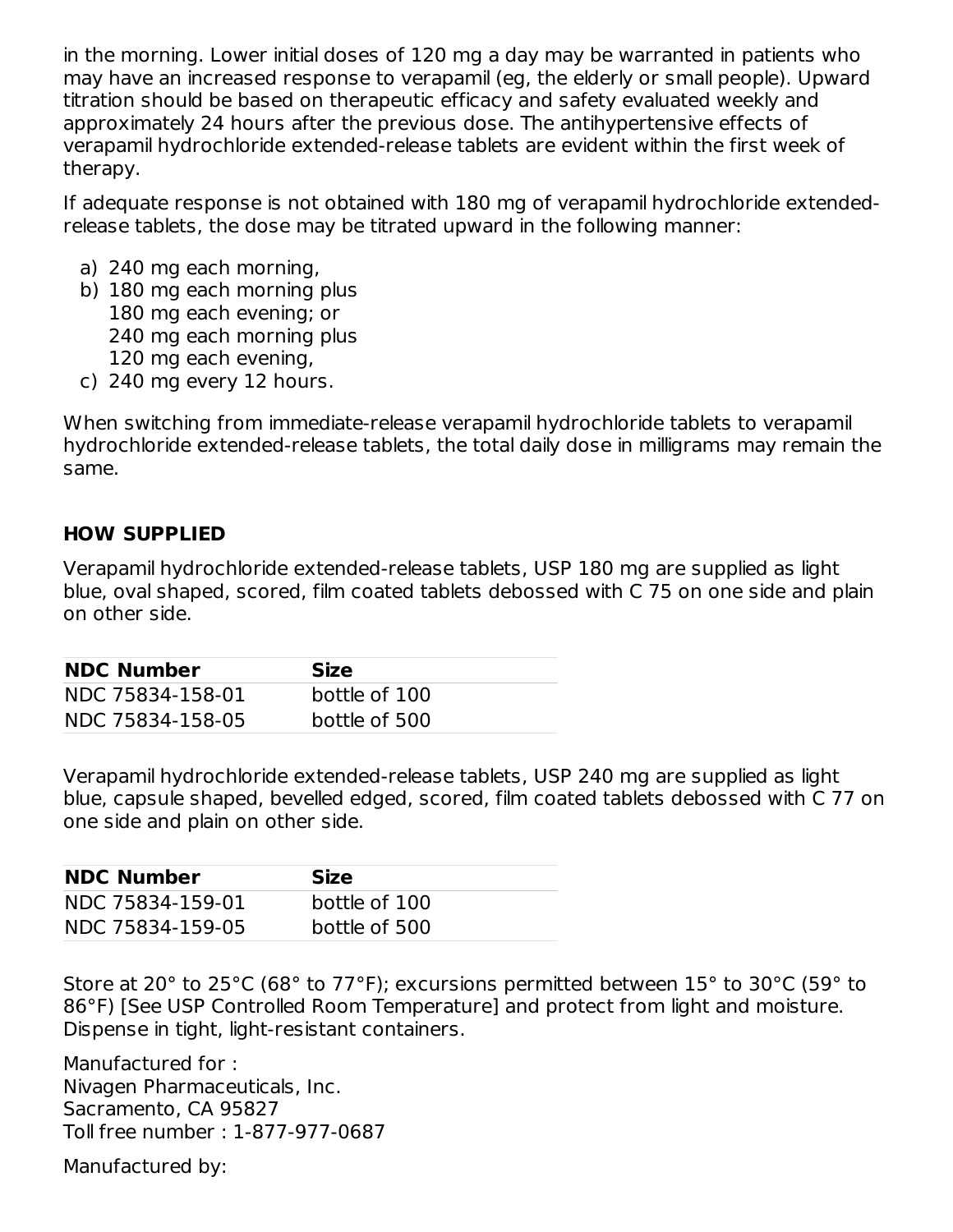Cadila Pharmaceuticals Limited 1389, Dholka, District - Ahmedabad, Gujarat State, INDIA

Revised March 2020

OETA1155

#### **PRINCIPAL DISPLAY PANEL - 180 mg Tablet Bottle Label**

NDC 75834-158-05

Verapamil Hydrochloride Extended-Release Tablets, USP

180 mg

Meets Dissolution Test 3

500 Tablets

NIVAGEN

Rx only



#### **PRINCIPAL DISPLAY PANEL - 240 mg Tablet Bottle Label**

NDC 75834-159-01

Verapamil Hydrochloride Extended-Release Tablets, USP

240 mg

Meets Dissolution Test 3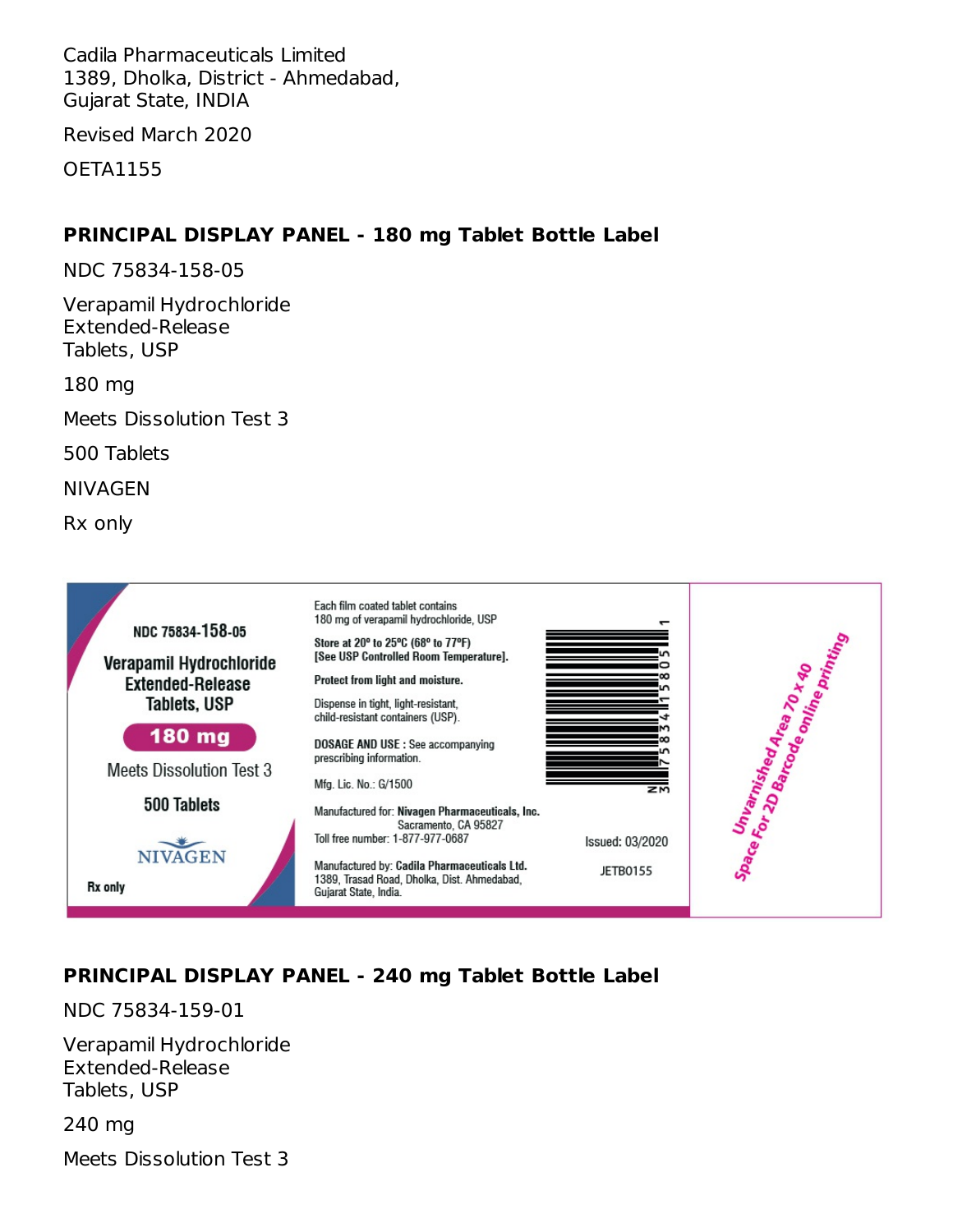100 Tablets

#### NIVAGEN PHARMACEUTICALS

Rx only



# **VERAPAMIL HYDROCHLORIDE** verapamil hydrochloride tablet **Product Information Product Type** HUMAN PRESCRIPTION DRUG **Item Code (Source)** NDC:75834-158 **Route of Administration** ORAL **Active Ingredient/Active Moiety Ingredient Name Basis of Strength Strength VERAPAMIL HYDROCHLORIDE** (UNII: V3888OEY5R) (VERAPAMIL - UNII:CJ0O37KU29) VERAPAMIL HYDROCHLORIDE 180 mg **Inactive Ingredients Ingredient Name Strength SILICON DIOXIDE** (UNII: ETJ7Z6XBU4) **HYPROMELLOSE 2910 (6 MPA.S)** (UNII: 0WZ8WG20P6) **MAGNESIUM STEARATE** (UNII: 70097M6I30) **MICROCRYSTALLINE CELLULOSE** (UNII: OP1R32D61U) **POLYETHYLENE GLYCOL, UNSPECIFIED** (UNII: 3WJQ0SDW1A) **POVIDONE, UNSPECIFIED** (UNII: FZ989GH94E) **SODIUM ALGINATE** (UNII: C269C4G2ZQ) **FD&C BLUE NO. 1** (UNII: H3R47K3TBD) **FERRIC OXIDE YELLOW** (UNII: EX438O2MRT)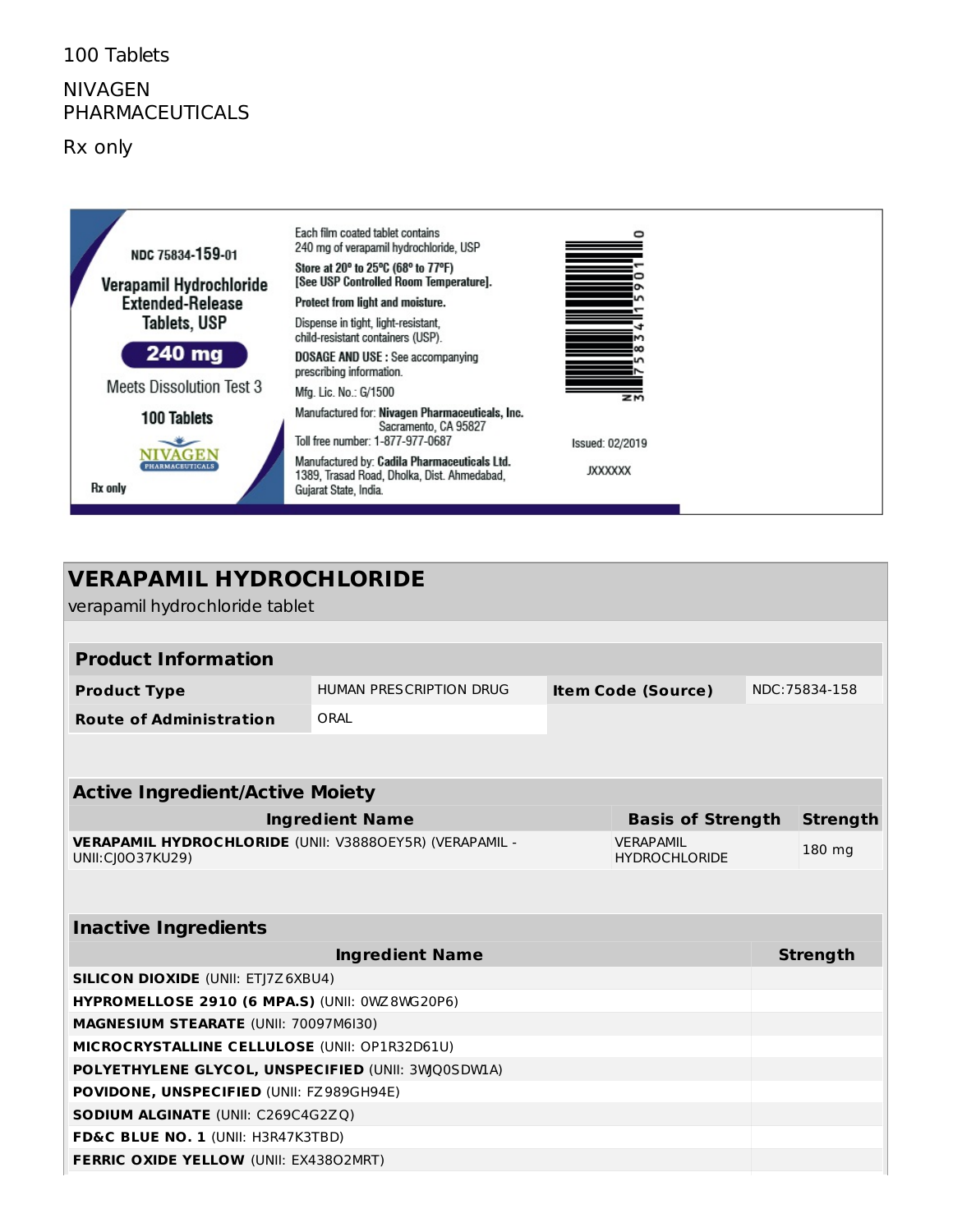| TITANIUM DIOXIDE (UNII: 15FIX9V2JP)       |                          |                                                           |             |                                       |                                          |                 |                                     |
|-------------------------------------------|--------------------------|-----------------------------------------------------------|-------------|---------------------------------------|------------------------------------------|-----------------|-------------------------------------|
| <b>TRIACETIN (UNII: XHX3C3X673)</b>       |                          |                                                           |             |                                       |                                          |                 |                                     |
|                                           |                          |                                                           |             |                                       |                                          |                 |                                     |
|                                           |                          |                                                           |             |                                       |                                          |                 |                                     |
| <b>Product Characteristics</b>            |                          |                                                           |             |                                       |                                          |                 |                                     |
| Color                                     | <b>BLUE (LIGHT BLUE)</b> |                                                           |             | <b>Score</b>                          |                                          | 2 pieces        |                                     |
| <b>Shape</b>                              | <b>OVAL</b>              |                                                           | <b>Size</b> |                                       |                                          | 16mm            |                                     |
| Flavor                                    |                          |                                                           |             | <b>Imprint Code</b>                   |                                          | C <sub>75</sub> |                                     |
| <b>Contains</b>                           |                          |                                                           |             |                                       |                                          |                 |                                     |
|                                           |                          |                                                           |             |                                       |                                          |                 |                                     |
|                                           |                          |                                                           |             |                                       |                                          |                 |                                     |
| <b>Packaging</b>                          |                          |                                                           |             |                                       |                                          |                 |                                     |
| <b>Item Code</b><br>#                     |                          | <b>Package Description</b>                                |             | <b>Marketing Start</b><br><b>Date</b> |                                          |                 | <b>Marketing End</b><br><b>Date</b> |
| NDC:75834-158-<br>$\mathbf{1}$<br>01      | Product                  | 100 in 1 BOTTLE; Type 0: Not a Combination                |             | 05/15/2019                            |                                          |                 |                                     |
|                                           |                          |                                                           |             |                                       |                                          |                 |                                     |
|                                           |                          |                                                           |             |                                       |                                          |                 |                                     |
| <b>Marketing Information</b>              |                          |                                                           |             |                                       |                                          |                 |                                     |
|                                           |                          |                                                           |             |                                       |                                          |                 |                                     |
| <b>Marketing</b><br>Category              |                          | <b>Application Number or Monograph</b><br><b>Citation</b> |             |                                       | <b>Marketing Start</b><br>Date           |                 | <b>Marketing End</b><br>Date        |
| <b>ANDA</b>                               | ANDA206173               |                                                           |             | 05/15/2019                            |                                          |                 |                                     |
|                                           |                          |                                                           |             |                                       |                                          |                 |                                     |
|                                           |                          |                                                           |             |                                       |                                          |                 |                                     |
|                                           |                          |                                                           |             |                                       |                                          |                 |                                     |
|                                           |                          |                                                           |             |                                       |                                          |                 |                                     |
| <b>VERAPAMIL HYDROCHLORIDE</b>            |                          |                                                           |             |                                       |                                          |                 |                                     |
| verapamil hydrochloride tablet            |                          |                                                           |             |                                       |                                          |                 |                                     |
|                                           |                          |                                                           |             |                                       |                                          |                 |                                     |
| <b>Product Information</b>                |                          |                                                           |             |                                       |                                          |                 |                                     |
| <b>Product Type</b>                       |                          | HUMAN PRESCRIPTION DRUG                                   |             | <b>Item Code (Source)</b>             |                                          |                 | NDC: 75834-159                      |
| <b>Route of Administration</b>            |                          | ORAL                                                      |             |                                       |                                          |                 |                                     |
|                                           |                          |                                                           |             |                                       |                                          |                 |                                     |
|                                           |                          |                                                           |             |                                       |                                          |                 |                                     |
| <b>Active Ingredient/Active Moiety</b>    |                          |                                                           |             |                                       |                                          |                 |                                     |
|                                           |                          | <b>Ingredient Name</b>                                    |             |                                       | <b>Basis of Strength</b>                 |                 | <b>Strength</b>                     |
| UNII:CJ0O37KU29)                          |                          | VERAPAMIL HYDROCHLORIDE (UNII: V38880EY5R) (VERAPAMIL -   |             |                                       | <b>VERAPAMIL</b><br><b>HYDROCHLORIDE</b> |                 | 240 mg                              |
|                                           |                          |                                                           |             |                                       |                                          |                 |                                     |
|                                           |                          |                                                           |             |                                       |                                          |                 |                                     |
| <b>Inactive Ingredients</b>               |                          |                                                           |             |                                       |                                          |                 |                                     |
|                                           |                          | <b>Ingredient Name</b>                                    |             |                                       |                                          |                 | <b>Strength</b>                     |
| <b>SILICON DIOXIDE (UNII: ETJ7Z6XBU4)</b> |                          |                                                           |             |                                       |                                          |                 |                                     |
|                                           |                          | HYPROMELLOSE 2910 (6 MPA.S) (UNII: 0WZ8WG20P6)            |             |                                       |                                          |                 |                                     |
| MAGNESIUM STEARATE (UNII: 70097M6I30)     |                          |                                                           |             |                                       |                                          |                 |                                     |
|                                           |                          | MICROCRYSTALLINE CELLULOSE (UNII: OP1R32D61U)             |             |                                       |                                          |                 |                                     |
| POVIDONE, UNSPECIFIED (UNII: FZ989GH94E)  |                          | POLYETHYLENE GLYCOL, UNSPECIFIED (UNII: 3WQ0SDWIA)        |             |                                       |                                          |                 |                                     |

**FD&C BLUE NO. 1** (UNII: H3R47K3TBD)